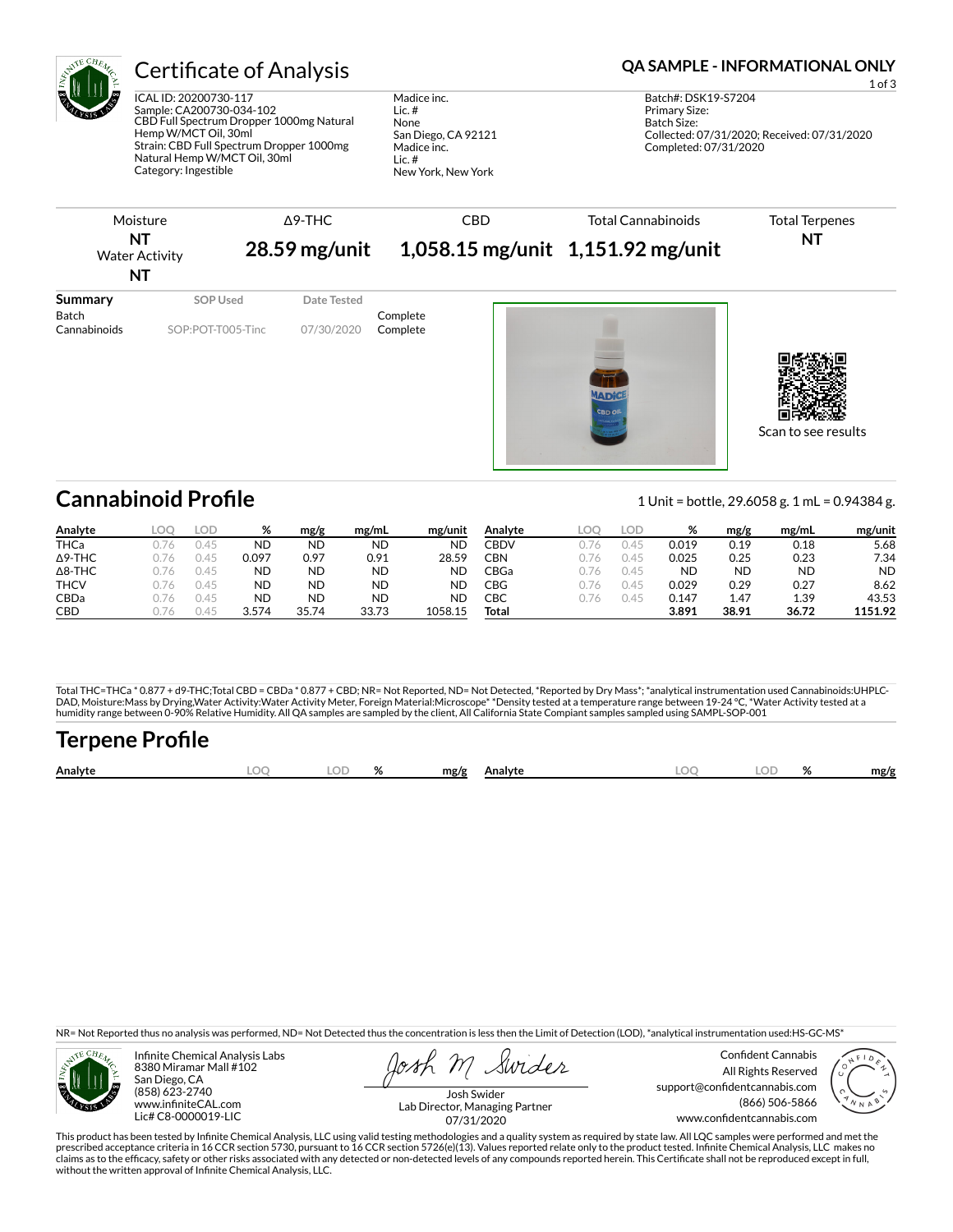

## Certificate of Analysis **Certificate of Analysis QA SAMPLE - INFORMATIONAL ONLY**

ICAL ID: 20200730-117 Sample: CA200730-034-102 CBD Full Spectrum Dropper 1000mg Natural Hemp W/MCT Oil, 30ml Strain: CBD Full Spectrum Dropper 1000mg Natural Hemp W/MCT Oil, 30ml Category: Ingestible

Madice inc. Lic. # None San Diego, CA 92121 Madice inc. Lic. # New York, New York

2 of 3 Batch#: DSK19-S7204 Primary Size: Batch Size: Collected: 07/31/2020; Received: 07/31/2020 Completed: 07/31/2020

### **Residual Solvent Analysis**

| Category 1 | LOO<br>LOD | Limit | Status | Category 2 | LOQ | LOD | ∟imit | Status | Category 2 | .OO | LOD | Limit | Status |
|------------|------------|-------|--------|------------|-----|-----|-------|--------|------------|-----|-----|-------|--------|
|            |            |       |        |            |     |     |       |        |            |     |     |       |        |

NR= Not Reported thus no analysis was performed, ND= Not Detected thus the concentration is less then the Limit of Detection (LOD) ,\*analytical instrumentation used=HS-GC-MS\*

### **Heavy Metal Screening**

| ∽<br>$-$<br>$\sim$ | $\cap$<br>- 10<br>$\sim$ | Limit | status |
|--------------------|--------------------------|-------|--------|
|                    |                          |       |        |

NR= Not Reported thus no analysis was performed, ND= Not Detected thus the concentration is less then the Limit of Detection (LOD) , \*analytical instrumentation used:ICP-MS\*

### **Microbiological Screening**

| ` sult ∴ |  |
|----------|--|
|          |  |

ND=Not Detected; \*analytical instrumentation used:qPCR\*



Infinite Chemical Analysis Labs 8380 Miramar Mall #102 San Diego, CA (858) 623-2740 www.infiniteCAL.com Lic# C8-0000019-LIC

Josh M Swider

Confident Cannabis All Rights Reserved support@confidentcannabis.com (866) 506-5866 www.confidentcannabis.com



Josh Swider Lab Director, Managing Partner 07/31/2020

This product has been tested by Infinite Chemical Analysis, LLC using valid testing methodologies and a quality system as required by state law. All LQC samples were performed and met the prescribed acceptance criteria in 16 CCR section 5730, pursuant to 16 CCR section 5726(e)(13). Values reported relate only to the product tested. Infinite Chemical Analysis, LLC makes no<br>claims as to the efficacy, safety o without the written approval of Infinite Chemical Analysis, LLC.